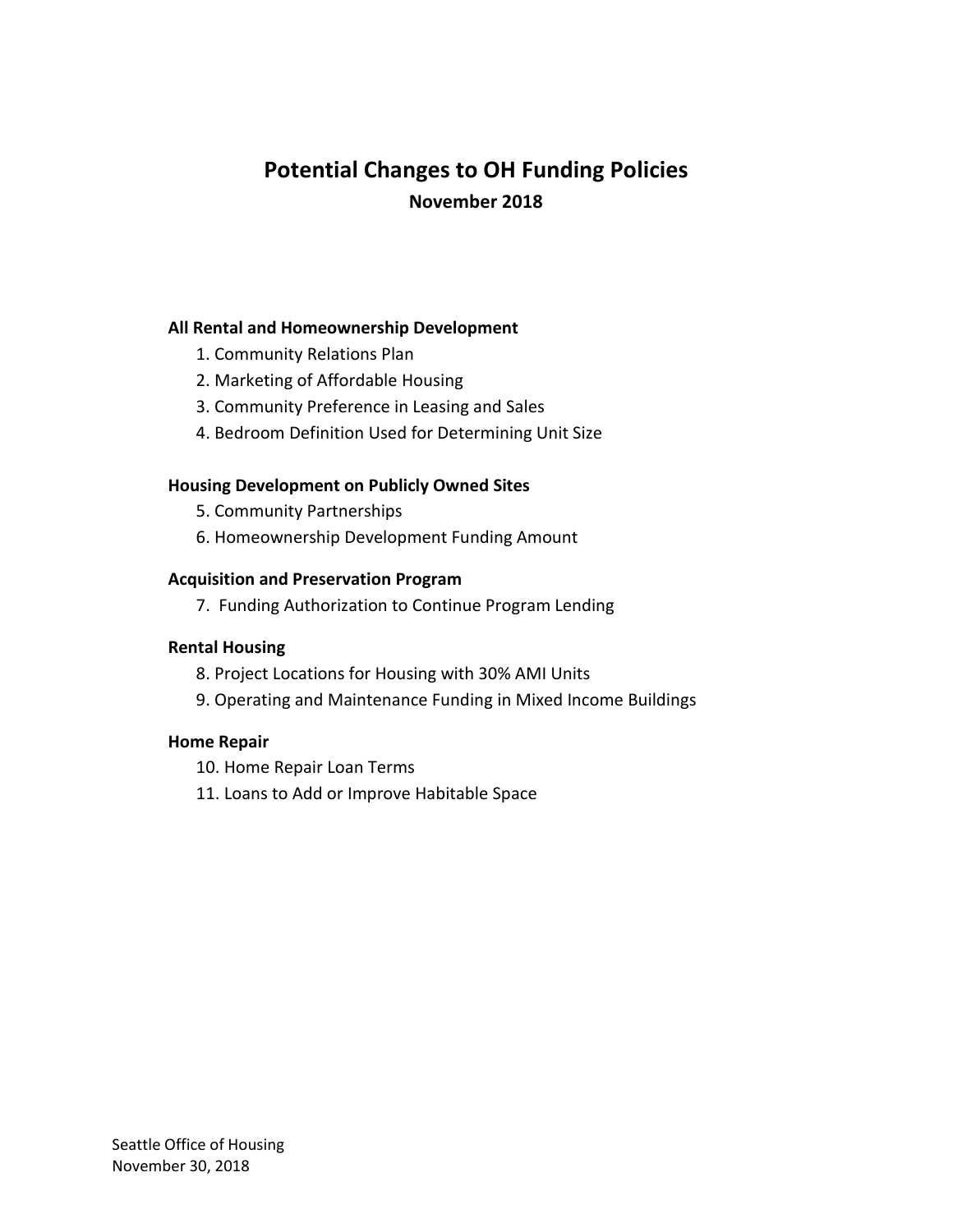### **ALL RENTAL AND HOMEOWNERSHIP DEVELOPMENT**

### **1. Community Relations Plan**

**Reference the new community outreach requirements for Early Design Review in OH's policy, and encourage an outreach strategy that meets both OH and Design Review requirements in an efficient way that does not create confusion in the community.**

When applying for funding, project sponsors submit a Community Relations Plan that describes notification of nearby neighbors and community organizations prior to submitting the application, and planned activities for maintaining communications through pre-development, construction, and operation of the housing. Recent changes to Early Design Review now require expanded community outreach during the permitting phase, which overlaps with OH's requirements. Referencing early design review would highlight the need to plan communications with the surrounding community to achieve both objectives.

#### **Background:**

City legislation adopted in October 2017 created new requirements for community outreach for projects going through Administrative Design Review. Applicants must prepare a community outreach plan and document compliance with the plan before an early design guidance meeting can be scheduled with the Seattle Department of Construction and Inspections (SDCI). The purpose of the plan is to identify the outreach methods the developer will use to establish a dialogue with nearby communities early in the design process in order to share information about the project, better understand the local context, and hear community interests and concerns. In addition, when a project is located in an Equity Area the applicant must work with the Department of Neighborhoods (DON) to customize their plan to the needs of historically underrepresented communities.

OH staff has been working with SDCI and DON staff to determine how housing developments that are applying for OH funding should meet the new requirements. SDCI now recommends that applicants wait until OH funding has been awarded before initiating the Early Design Review community outreach, so that neighbors are not confused by a project that may be changed or delayed.

Information about community outreach for design review is available at the [DON website](https://www.seattle.gov/neighborhoods/outreach-and-engagement/design-review-for-early-outreach) and in the [SDCI Director's Rule](http://www.seattle.gov/dpd/codes/dr/DR2018-4.pdf).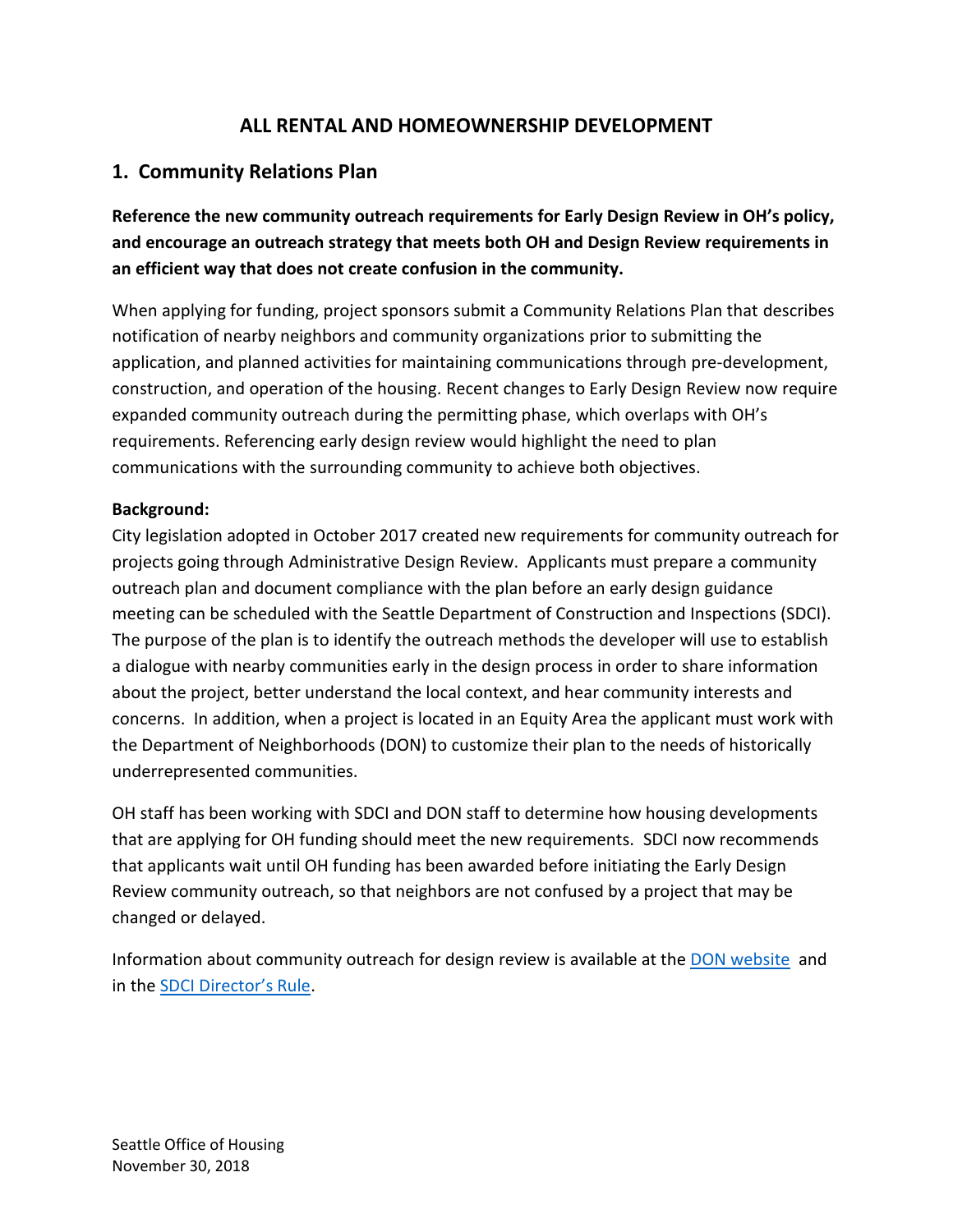# **2. Marketing of Affordable Housing**

### **To ensure fair access, the essential components of affirmative marketing affordable units would be clarified, including outreach through community-based organizations.**

Affirmative marketing has long been required for all OH-funded housing that does not have a population set-aside or tenant referral requirement. To clarify expectations for both housing providers and community members interested in accessing affordable housing opportunities, it would be helpful to provide more detail about marketing practices in for OH-funded rental and homeownership housing.

The funding policy could identify key components of affirmative marketing, in particular working with community-based organizations to reach applicants who are least likely to apply. In addition to the policy, OH will produce a guideline outlining effective strategies and identifying community-based organizations. Both the policy and guideline would be flexible because marketing must be tailored to the housing type, location and level of affordability.

#### **Background:**

The purpose of affirmative marketing is to promote fair access and equal opportunity, so that individuals of similar economic levels have a range of housing choices regardless of their race, color, religion, sex, national origin, familial status, disability, or other protected class status. As part of lease-up and ongoing marketing of vacancies, affordable housing providers identify demographic groups "least likely to apply" and make special outreach efforts.

OH is currently working on a guideline for affirmative marketing, including research about other states and a survey of local housing providers to identify questions and effective practices. The draft guideline will be available for comment early next year. This work builds on new affirmative marketing requirements adopted earlier this year for housing developments participating in OH incentive programs. OH surveyed community organizations interested in helping to promote affordable housing opportunities as part of that effort.

In developing the affirmative marketing guideline, OH will focus on effective ways to conduct outreach using local community contacts, particularly organizations with strong connections to local residents and workers in communities facing a high risk of displacement. In some areas, this may include prior community members who are already displaced.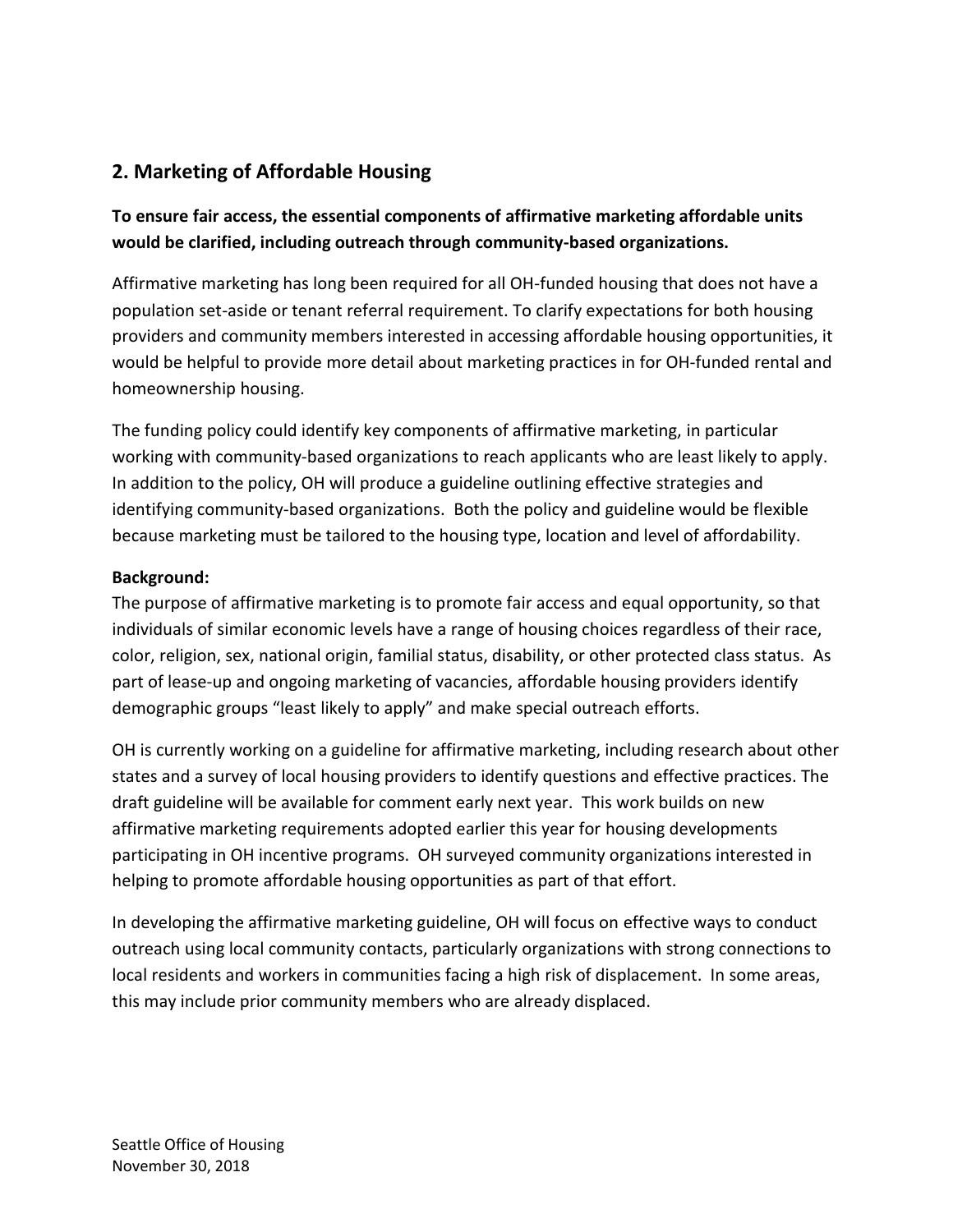# **3. Community Preference in Leasing and Sales**

**Allow housing developments to prioritize certain applicants to help mitigate past and present displacement, particularly in communities of color, consistent with requirements to affirmatively further fair housing.**

OH is working with community-based organizations, housing providers, and the Seattle Office for Civil Rights (SOCR) to explore community preference for OH-funded housing. The purpose would be to prioritize local residents – and prior local residents and local workers as well in some areas – in lease-up or sale of affordable housing.

Neighborhoods experiencing rapid growth and displacement have requested that the City develop a preference policy. A 2017 City Council resolution directed OH to work with SOCR to evaluate options. A major part of this work is identifying approaches that affirmatively further fair housing and do not disadvantage groups protected by fair housing laws.

OH anticipates discussing options with the community early next year. Most likely OH would issue a guideline that allowed projects to implement a community preference consistent with key criteria to demonstrate alignment with fair housing laws. For example, the guideline may allow a community preference only in racially integrated areas and only for a portion of the affordable housing units in a development. In addition, interested community organizations may propose project-specific preference policies.

#### **Background:**

Over the past year, OH has been engaged in research and community conversations about community preference. We have been seeking input from community members about how a preference policy could further their anti-displacement and equitable development initiatives. This topic was discussed at a day-long workshop *on Community-Driven Outcomes in Affordable Housing* in February. In addition, OH presented research on national examples to City Council in Spring of this year, which will be posted with the Housing Funding Policies Update materials.

While many high cost cities around the country are interested in community preference, only a few cities have enacted anti-displacement preferences. Since the 1980s New York City has provided a preference for local residents in 50% of units in affordable housing. In the past few years San Francisco implemented a citywide community preference and Portland, Oregon established a preference in one neighborhood where significant displacement has already occurred. These approaches have been challenged by HUD or in federal court when applied to some specific cases. These examples show that a carefully designed policy is essential, and a case-by-case analysis of racial equity impact will be required.

Seattle Office of Housing November 30, 2018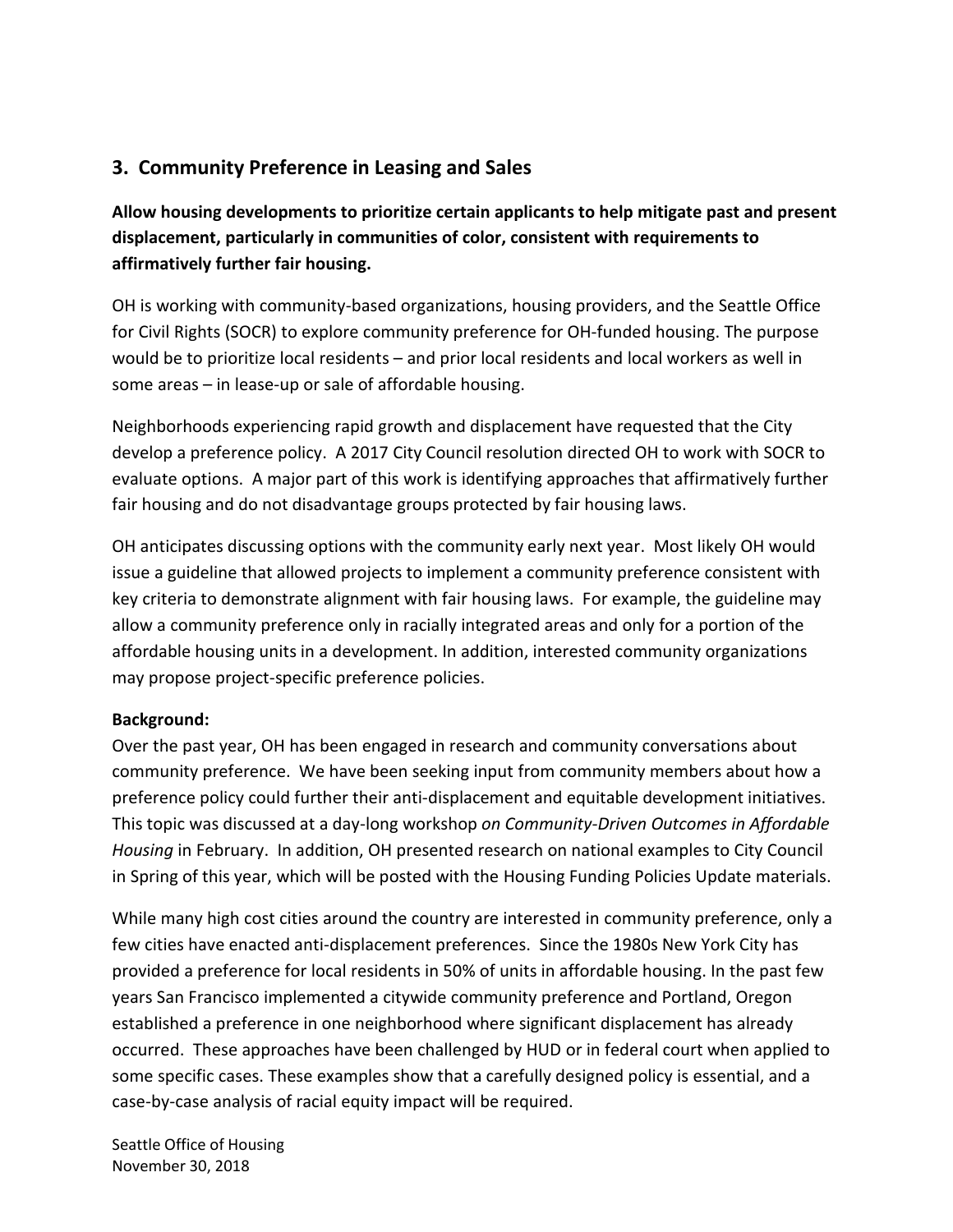# **4. Bedroom Definition used for Determining Unit Size**

### **Consider adopting a bedroom definition that would count only bedrooms that provide fully enclosed rooms with outside ventilation when setting rent and income restrictions.**

OH is reviewing our definition of bedroom which recognizes certain "Open Bedrooms" for the purpose of determining the unit size and associated rent and income limits. Since this definition was adopted for the Multifamily Tax Exemption Program (MFTE) Program in 2015, Open One Bedroom (1BR) units have been increasingly designated 1BR in the MFTE Program. For OH's funding programs, bedrooms have historically been fully enclosed. OH is now seeing Open BRs in rental and ownership funding applications, as well as in Incentive Zoning (Housing Bonus) and Mandatory Housing Affordability performance units.

Based on available Open 1BR data in the MFTE Program, OH has reached a preliminary conclusion that this unit type typically functions more like a studio and generally serves singleperson households. Therefore, the higher 1BR rent paid by the resident is not justified for OH funding and incentive programs. There is also a concern that, to reduce unit size and produce more units on a site, developers may produce more Open 1BR, Open 2BR, and Open 3BR units in lieu of larger units with standard bedrooms.

OH will continue to review available market data and affordable housing literature regarding Open BRs, with a goal of a common definition for all OH programs. A new definition could require a fully enclosed room with an opening to the outdoors for ventilation. Projects could still include units with Open BRs or dens, which may be desirable for residents, but rent and income restrictions would be determined counting only bedrooms that meet the definition. Any OH policy change would not impact previously approved housing developments.

#### **Background:**

Open Bedroom units have become increasingly common in the market. The common feature is a partial wall separating living and sleeping space, providing light and ventilation into an interior bedroom with no window. In response to MFTE applications with Open 1BRs, a bedroom definition was included in the MFTE reauthorization legislation adopted in 2015 and codified in [SMC 5.73.](https://library.municode.com/wa/seattle/codes/municipal_code?nodeId=TIT5REFITA_SUBTITLE_IITA_CH5.732004MUHOPRTAEXPR_5.73.020DE) This definition outlines minimum requirements for determination of a partitioned space as a bedroom. Since then, Open BR units have become prevalent in MFTE projects and appear to be designed to meet OH's bedroom definition, and thus to the higher rent and income limits. Because bedroom is not defined in Seattle's Building and Land Use Codes, OH has begun to rely on the MFTE definition for funding and incentive programs as well.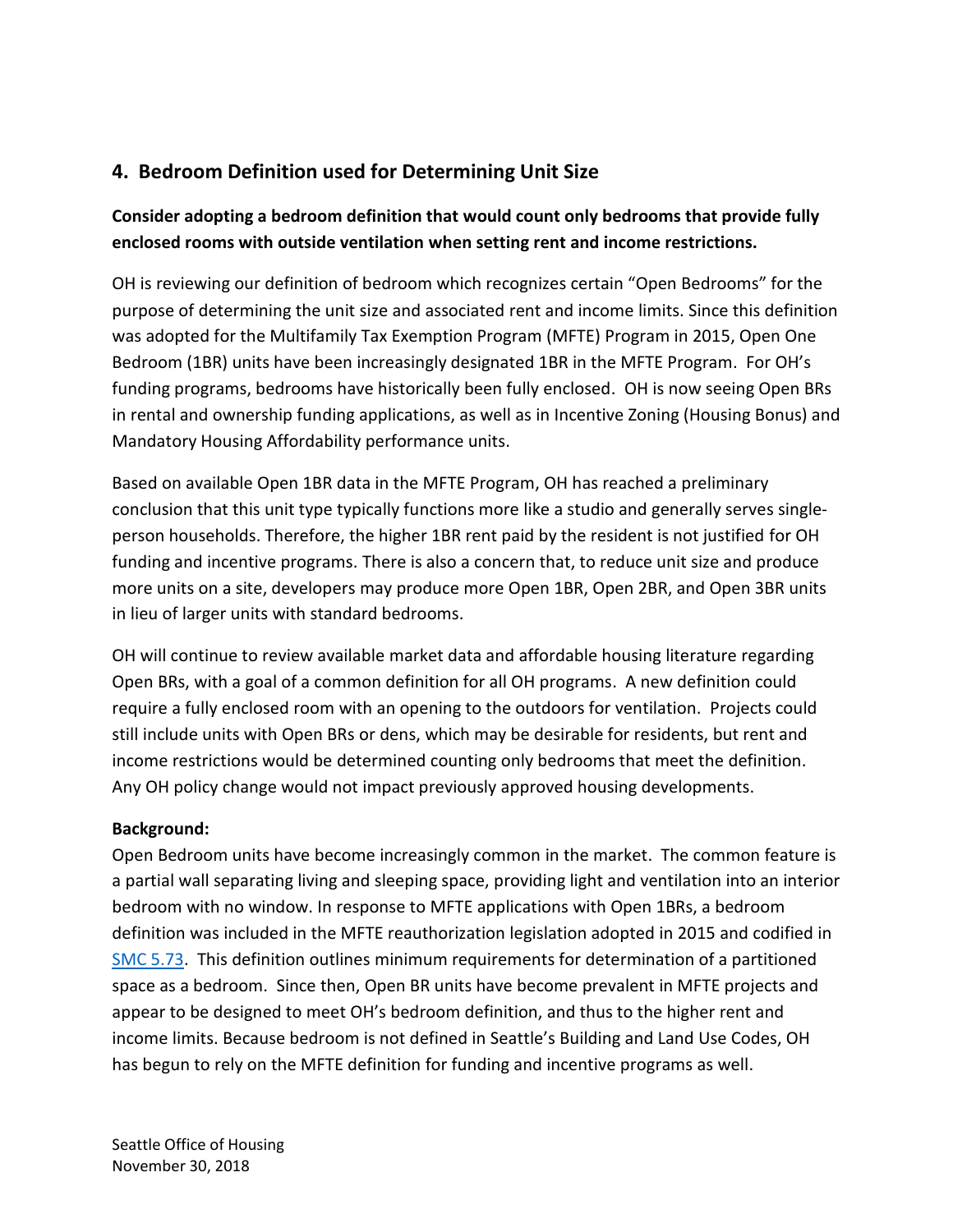### **DEVELOPMENT ON PUBLIC OWNED SITES**

### **5. Community Partnerships**

**Encourage partnerships with local nonprofit organizations that are culturally relevant and historically rooted, particularly when developing affordable housing in areas that are at high risk of displacement.**

Publicly owned sites provide a unique opportunity to address community priorities, especially the equitable development needs and priorities of low-income communities that have experienced displacement or face a high risk of displacement. All affordable development on publicly owned sites should include community engagement to identify priorities for housing and other commercial and community spaces on the site. OH policies should highlight this engagement and should clarify the potential for developing partnerships in high displacement risk areas, so that these developments can be responsive to local context and considerations.

#### **Background:**

Affordable housing development on publicly owned sites has long been an important housing strategy for the City, other levels of government, and housing providers and advocates. This strategy has become a higher priority due to the recognition that these sites often provide key locations near transit and other services and may offer cost savings. In recent years OH has funded affordable housing on sites made available by City departments, King County, Sound Transit, Seattle Housing Authority, and state and federal agencies. Beginning in 2017, OH policies have allowed a Request for Proposal (RFP) process that both selects the developer and award OH development funds.

One of the purposes of this OH funding policy is to align housing funding on publicly owned sites with other broad City policies and community needs. Past projects have been effective in forging new partnerships and delivering multiple public benefits. Recent projects have fostered partnerships to provide arts space, child care and early learning facilities, recreational facilities, commercial spaces for legacy/small businesses, and other community-driven uses at the site.

In 2018, City Council amended policies and procedures that govern reuse and disposal of Cityowned properties, prioritizing affordable housing on sites suitable for housing development. The Council resolution highlighted the importance of community partnerships with culturally competent and historically rooted nonprofit organizations for projects in high displacement risk neighborhoods.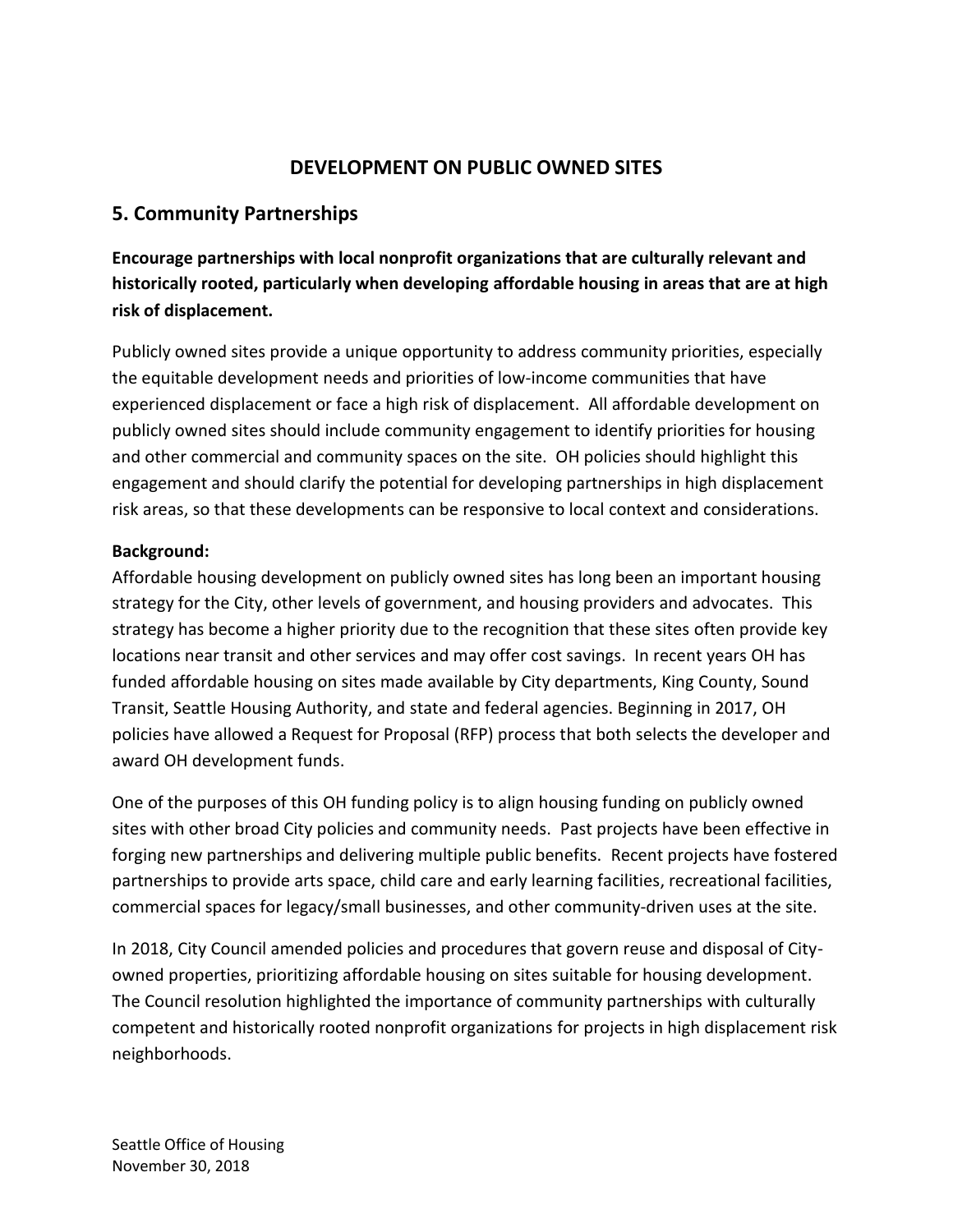### **6. Homeownership Development Funding Amount**

**Consider increasing the per unit subsidy amount for development of permanently affordable homeownership to increase the number of affordable homes that can be created on publicly owned sites.**

OH is increasingly focusing on making publicly owned sites available for affordable ownership development. Even with low- or no-cost land, however, feasibility of such development is challenging; it is sometimes necessary to build a mix of affordable and market-rate homes on the property, with the market rate sales proceeds covering site and building development costs not supportable by the affordable units. Therefore, a higher per unit investment could result in a higher number of permanently affordable units at these high priority locations. OH will model a range of investment options to determine whether an subsidy increase could appreciably increase production, and what the impact of a higher funding amount might be on overall Homeownership Program goals.

#### **Background:**

The price of ownership housing in Seattle has skyrocketed in recent years, leaving few homes in the market within reach of first-time buyers, even when OH is able to provide deferred purchase assistance loan. Therefore, OH's homeownership assistance programs have increasingly focused on development of permanently affordable homes. OH will invest up to \$70,000 for homes with one or two bedrooms, and up to \$90,000 for homes with three bedrooms or more. Sale of the housing is restricted to low-income buyers at an affordable price, at first sale and upon resale, for a minimum of 50 years. Permanently affordable homeownership is an important part of OH's strategy to advance racial equity, support stability and community connections, and provide wealth building opportunities.

Publicly owned sites, which can be made available at a discounted price, provide a critical resource for development of permanently affordable home ownership. OH was able to make one publicly owned site available in 2017 and has released a Request for Interest for two additional sites in 2018. Additional sites are expected to be available in the next few years.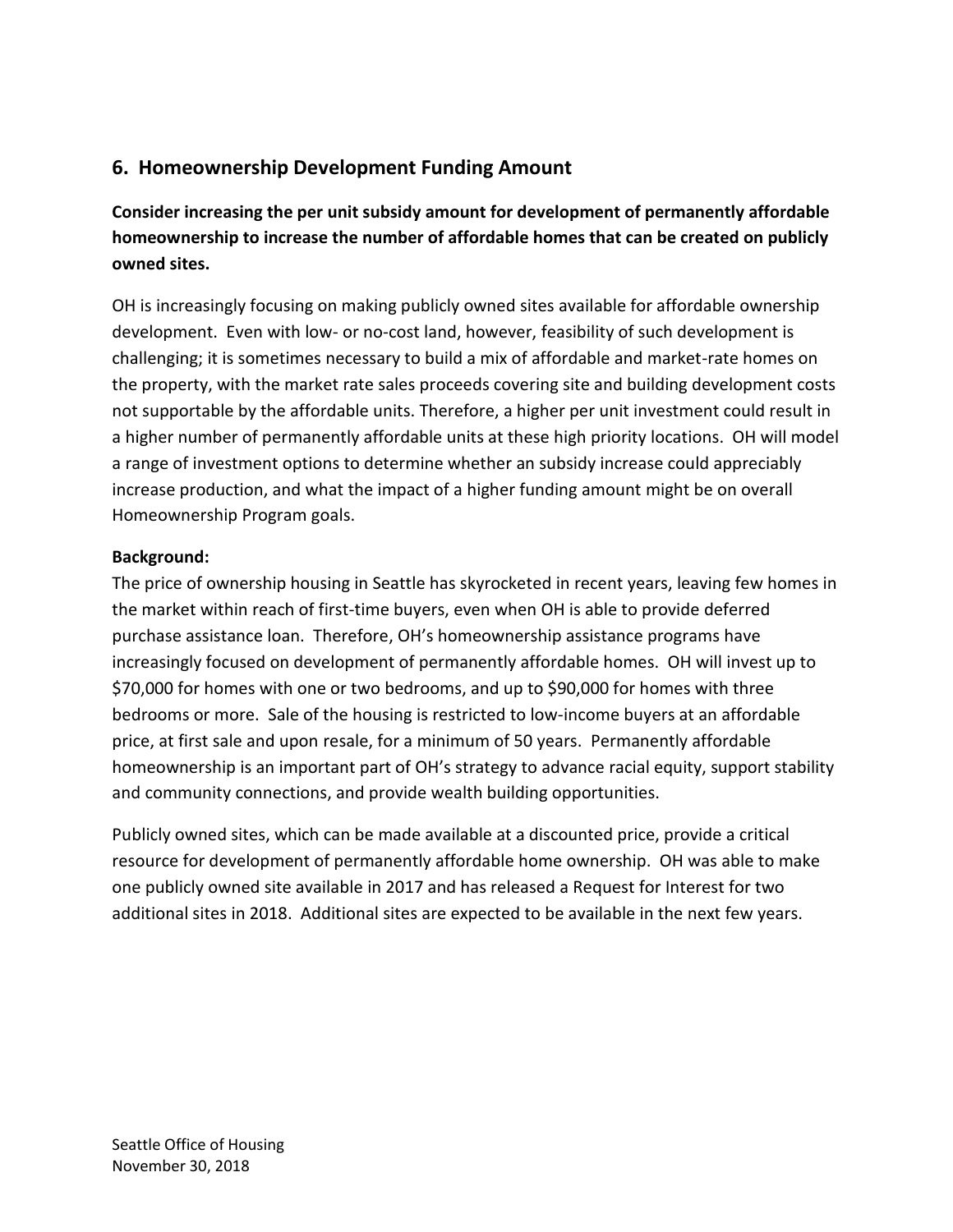# **ACQUISITION AND PRESERVATION PROGRAM**

# **7. Funding Authorization to Continue Program Lending**

### **Allow Acquisition and Preservation (A&P) Program loans to total \$30 million outstanding at any time, so that repaid funds can be used for additional affordable housing developments.**

The A&P provides short-term loans for acquisition of buildings and development sites for future affordable ownership or rental housing. These loans are an important part of OH's broader preservation and anti-displacement strategy. The 2016 Housing Levy authorized up to \$30 million in A&P Program loans, and this cap has already been reached. If the policy is revised, funding would be available for additional loans within the \$30 million limit due to loan repayments.

A&P Program loans would be targeted to high priority development and preservation opportunities. Loans could enable OH to secure publicly owned sites, and adjacent parcels if appropriate, for future rental or homeownership development. OH would also prioritize site acquisitions that preserve buildings occupied by lower income residents at risk of displacement, particularly where significant non-City sources of permanent financing will be available. Via a partnership with the Seattle Housing Authority, A&P loans can be used to acquire and preserve older, federally subsidized buildings and prevent displacement of extremely low-income residents. SHA would secure permanent financing to repay the A&P loan and renovate the occupied rental housing over time.

#### **Background:**

The A&P Program is not a separately funded program, rather it makes short-term loans using other Housing Levy program funds that are not yet needed for project construction or operations. Since the funds will be needed for other projects, the program is designed to make loans early in the seven-year levy term. This program was modeled on a successful program in the 2009 Housing Levy. The \$30 million cap on A&P Program lending was intended to limit the number of acquisition loans to projects that would seek OH permanent financing, knowing that OH rental and homeownership funding would be limited. Availability of permanent financing will remain a practical constraint on A&P Program lending, particularly in the later years of the Housing Levy.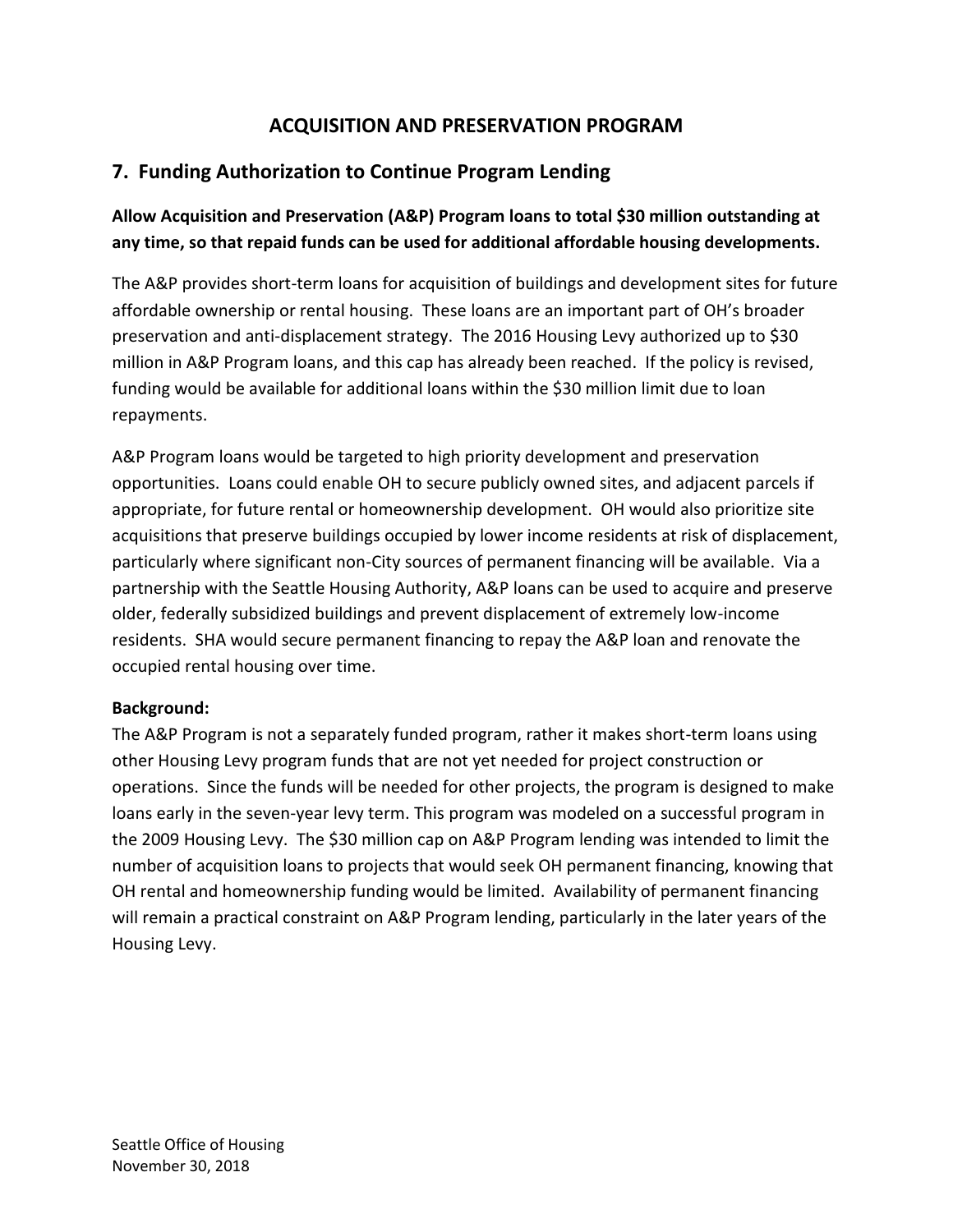### **RENTAL HOUSING**

# **8. Project Locations for Housing with 30% AMI Units**

**To improve the ability to affirmatively further fair housing, identify additional factors to take into consideration when determining whether a location is suitable for funding more housing affordable at 30% AMI.**

The intent of the development siting policy is to encourage investment throughout the city and avoid segregating extremely low-income residents -- disproportionately people with disabilities and people of color – in certain areas. OH would like to clarify the circumstances when development sites that would not be suitable under the general policy still should be considered for funding. We are looking for input about factors that should be taken under consideration on a case by case basis to affirmatively further fair housing. Examples could include:

- The housing would be located close to significant services needed by the residents
- Other nearby 30% AMI housing is restricted, such as senior-only buildings, and therefore not available to the residents of the proposed development
- Significant market rate housing development is expected to occur soon, for example due to nearby transit investment
- A different geographic area—such as  $\frac{1}{2}$  mile around the site should be examined rather the Census block group given the street configuration, development pattern, and other neighborhood characteristics

#### **Background:**

For developments proposing additional units affordable at 30% AMI, this policy requires an assessment of whether a substantial amount of housing at this income level is already located in the immediate area of the proposed site. OH calculates whether, as a result of the proposed project, the amount of 30% AMI housing in the Census block group will exceed 20% of the total housing. The calculation includes market rate housing under construction and any future 30% AMI housing already funded by OH. The policy allows for adjustment to the area if significant features (highway, hillside) divide the Census block group. Central city neighborhoods west of I-5 are exempt from the policy, as are mandatory replacement housing units.

The purpose of the policy is to affirmatively further fair housing. Current policy allows an exception for a fair housing accommodation but does not provide criteria for making an exception. When applying the revised policy, OH would also assess impact on racial equity on a case by case basis.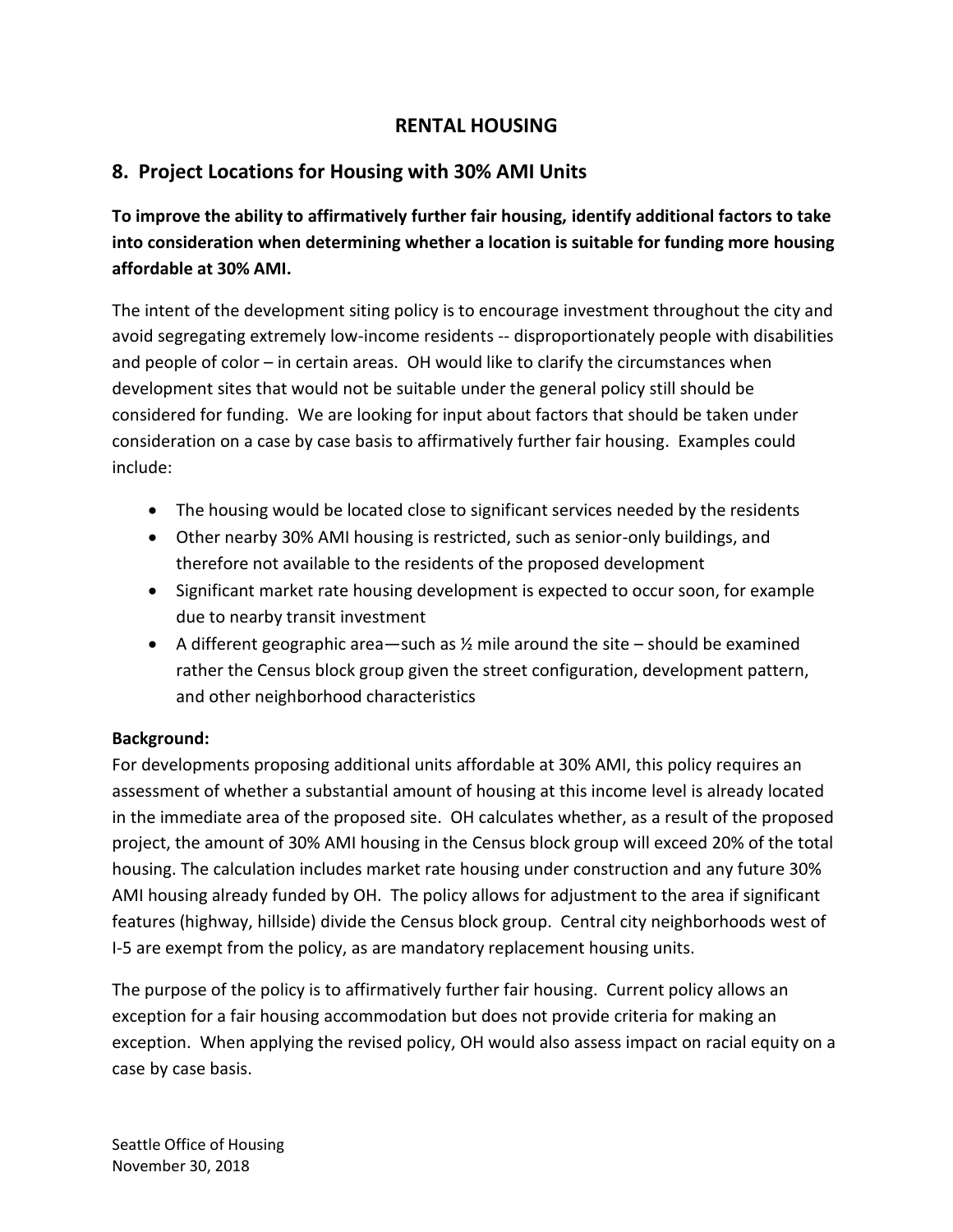### **9. Operating and Maintenance Funding in Mixed Income Buildings**

### **Allow tenant-paid rents up to the 30% AMI rent level when O&M-supported units are in mixed-income buildings without other operating subsidies.**

Housing affordable to extremely low-income residents with incomes at or below 30% AMI is a priority for OH capital funding. This housing can be provided in a mixed income affordable building, but since rental income at 30% AMI is insufficient to cover operating expenses, such projects can support only a limited number of these units.

Providing Operating and Maintenance (O&M) Program funding to support building operating costs could increase the number of 30% AMI units in mixed income buildings and allow lower rents for some residents if needed. Under this scenario, O&M policies should be flexible to allow tenant-paid rents up to the 30% AMI rent limit, in the same way that maximum rents are set in units affordable at 50% or 60% AMI. Current O&M policies restrict tenant-paid rent to 30% of resident income, which would still be required for buildings that receive other operating subsidies and services funding.

#### **Background:**

The Housing Levy commits more than half its capital funding to housing that serves homeless and other extremely low-income residents with incomes below 30% AMI. For many years, projects receiving this capital funding also received annual project-based operating subsidies – typically Section 8 from the Seattle Housing Authority or Levy O&M Program funding - combined with other operating and services sources.

O&M provides a shallow subsidy (beginning at \$2,500/unit/year) that is frequently combined with federal McKinney funds or King County homeless or behavioral health sources in permanent supportive housing for homeless or special needs residents. Due to these subsidies, residents with extremely low incomes (such as SSI income at 15% AMI) can pay very low rent based on 30% of their income. This successful model will be replicated when operating and services funding can be secured, but these sources are increasingly limited.

The challenge of limited operating and services funding was anticipated at the time of Housing Levy renewal. Therefore, levy planning anticipated that mixed income buildings would include some 30% AMI units. These units would charge rents up to the 30% AMI maximum (not based on resident income). Rents at this level are significantly below market rent and would benefit formerly homeless households and others with very low wages. It was anticipated that rental income from other units at 50% and 60% AMI would help cover operating costs, therefor the number of 30% AMI units in the building would be limited.

Seattle Office of Housing November 30, 2018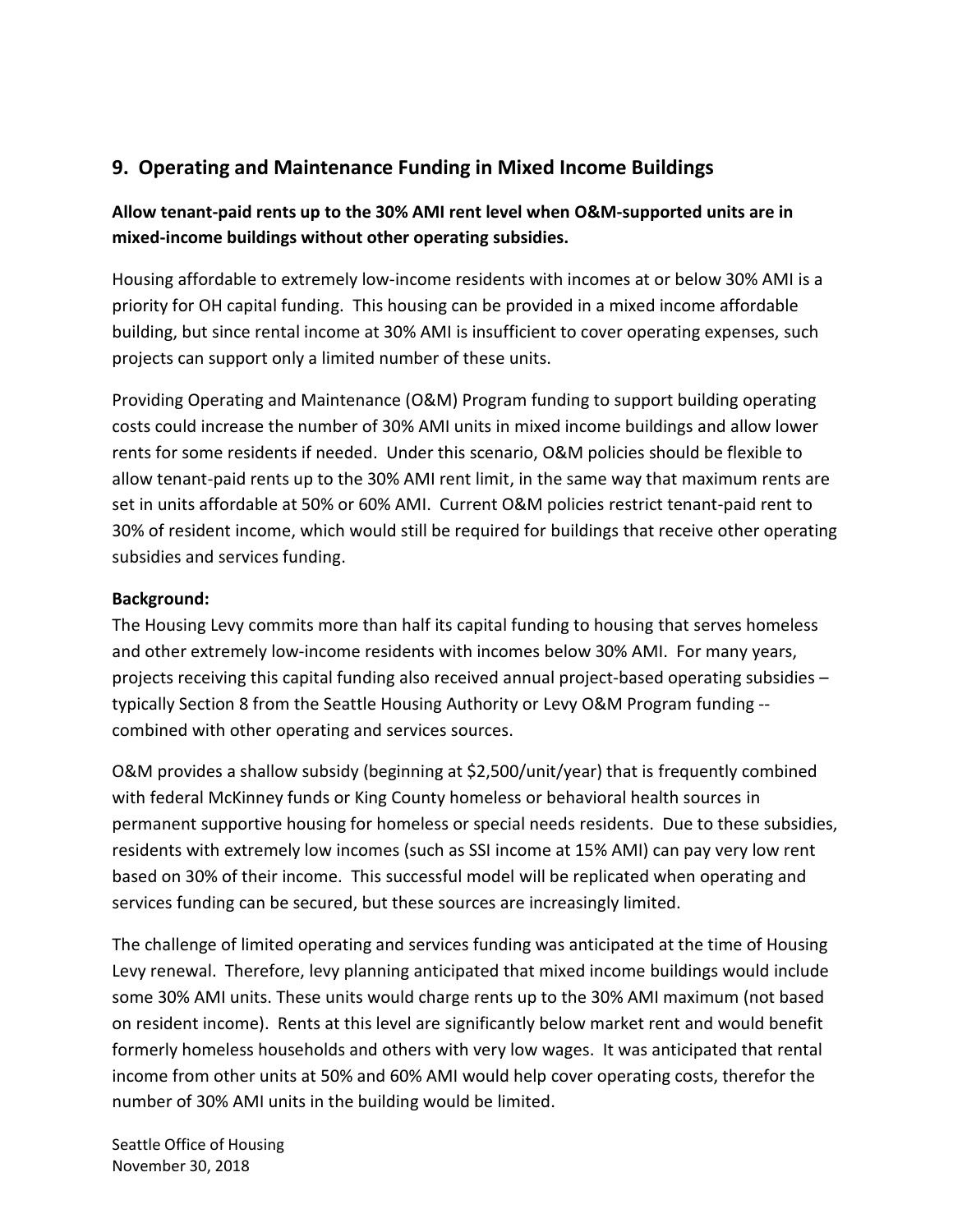### **HOME REPAIR**

### **10. Home Repair Loan Terms**

### **Consider offering all home repair loans at 0% interest, to increase affordability and reduce potential barriers for low-income homeowners in need of critical health and safety repairs.**

OH's Home Repair Program provides loans at 0% interest for owners at or below 50% AMI, or at 3% interest for owners at or below 80% AMI. Loans can be amortizing or deferred based on the homeowner's ability to make an additional monthly payment.

There is a concern that these loan terms may be confusing to homeowners and may discourage some from seeking assistance. Even those who might qualify for a 0% deferred loan may choose not to apply because of concern about unaffordable payments. Other home repair programs, such as King County, offer 0% deferred loans to all borrowers, both to benefit homeowners and reduce administrative costs.

OH will explore several options: 0% interest deferred loans for all borrowers; 0% interest loans that are either amortizing or deferred based on ability to pay; and keeping the current array of loan terms. The analysis will evaluate the impact on future loan repayments and lending.

#### **Background:**

Home repair loans are a key strategy for providing stability, improving living conditions, and preventing displacement of low-income homeowners. The Home Repair Program makes loans of up to \$24,000 for critical repairs such as roofs, heating systems, side sewers, and unsafe porches and steps. OH staff approve the scope of work, assist owners with contracting, and oversee the project. Owners may apply for subsequent loans for a total amount up to \$45,000.

Home repair loans are financed using repayment of prior loans. In 2010 loan terms were changed to provide borrowers at or below 50% AMI with a 0% interest rate. Since then about 80% of borrowers have had incomes at or below 50% AMI; about half of those loans were amortizing and half were deferred with payment due in 10 years (and an option to extend another 10 years). The remaining borrowers had incomes at 50-80% AMI and received loans at 3% interest; almost all those loans were amortizing.

The program makes about 30 loans per years and has capacity to increase lending. OH added a community engagement specialist in 2018 and is making other efforts to expand outreach and marketing. OH also offers home repair grants up to \$10,000 using Housing Levy funds when a homeowner is unable to qualify for a loan, such as those with a reverse mortgage.